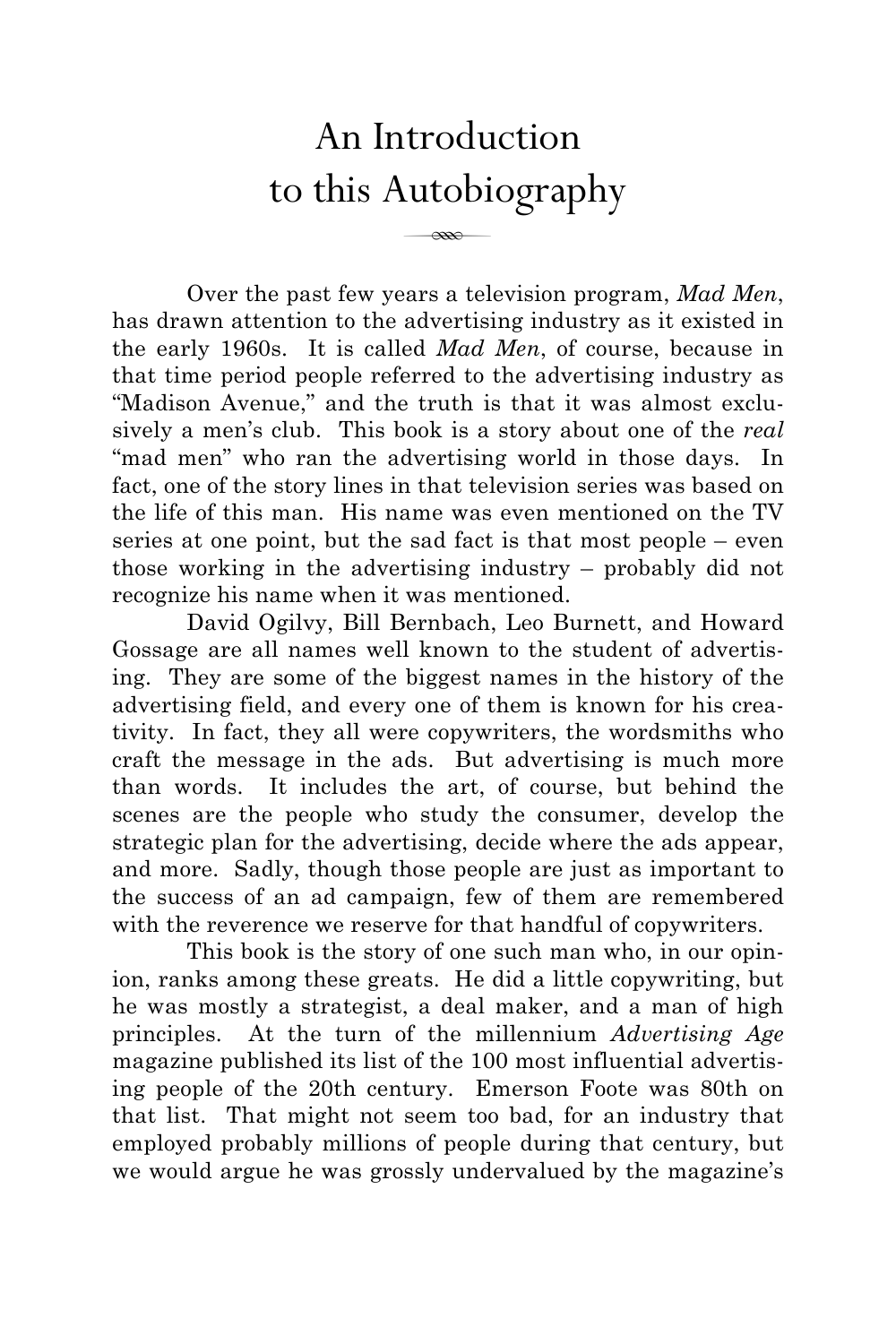editors. Like others in the field, we're certain those editors were more familiar with the famous copywriters.

Emerson Foote did something unheard of, at the time: he became chief executive of one of the largest and most influential ad agencies in the world, and then became chief executive of another one! He also was one of the first leaders of the modern fight against cigarette advertising, even though he had been responsible for some of the most notable cigarette ads in history when he was younger. But what really set him apart is that he reached those nosebleed heights and prominence in spite of two serious handicaps: *he stuttered, and suffered from bipolar disease*.

For anyone who struggles with either of those handicaps, this story should be inspirational. For anyone hoping to build a career in advertising, this story should be a map to success. But – and we think far more importantly – for anyone who holds the belief that advertising is a disreputable business and that people in this industry are short on ethics, this story should cure you of those notions. Although there certainly are some bottom feeders in this, as in any, industry, no rational person can read this story and believe that Emerson Foote was anything other than a class act, and as much a moral leader as a business leader.

We really cannot imagine anyone reading this book and not wishing they had known Emerson. This is an *auto*biography. It is his own words. We approached our job as editors with a light touch, because we wanted readers to know Emerson's voice, not some scotch-guarded version of his story. This came from dictated tapes that were recorded over a long period of time, so we cleaned up the punctuation, added a few conjunctions, and removed some redundancy. But we really changed very little else. Rather than risk that a more aggressive form of editing would change the story, we felt it important to let minor grammatical faux pas and occasional repetitions remain. But even more than changing the story, we wanted the story to be true to his voice.

As we read this, we could hear him speaking to us, and we wanted to be certain our own voices did not in any way intercede. As you read this, rest assured it is the story as he told it. If you are amazed by nothing else, we think you will find